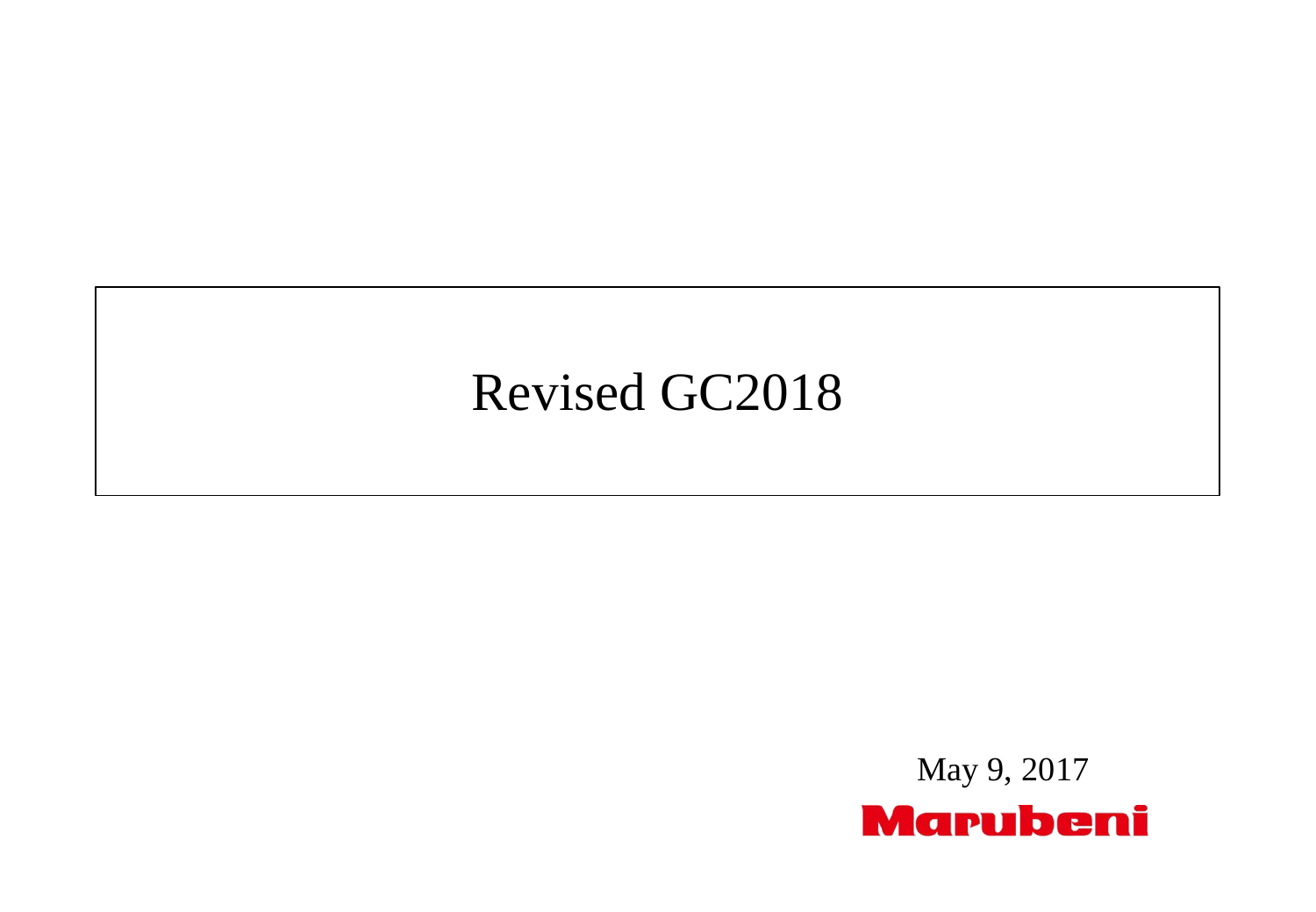## Marubeni

### **Further reinforcement of our financial foundation**

▶ Continue to reinforce our financial foundation as **our top priority** and achieve a net D/E ratio of 0.8 times by March 31, 2021 at the latest

#### ▶ Enhance Cash Flow Management

- Maximize adjusted operating cash flow
- Accelerate asset recycling, execute strategic exit of non-core businesses
- Generate after dividend free cash flow of ¥400-500 billion (over three years) and repay debt
- Deploy new investment capital in strict strategic terms in the amount of around ¥400-500 billion over three years
- $\Rightarrow$  Achieve a net D/E ratio of 1.0 times by March 31, 2019

### **Evolving business strategy**

Strategically select businesses, pursue competitive advantages in each business area and maximize the value of each business

#### ▶ Group company management

- Appoint the best management talent to maximize the value of our business
- Promote clarity about our role as subsidiary company owners
- ▶ Continue to execute and strengthen our business model-based portfolio management (including new investment allocation for each business model)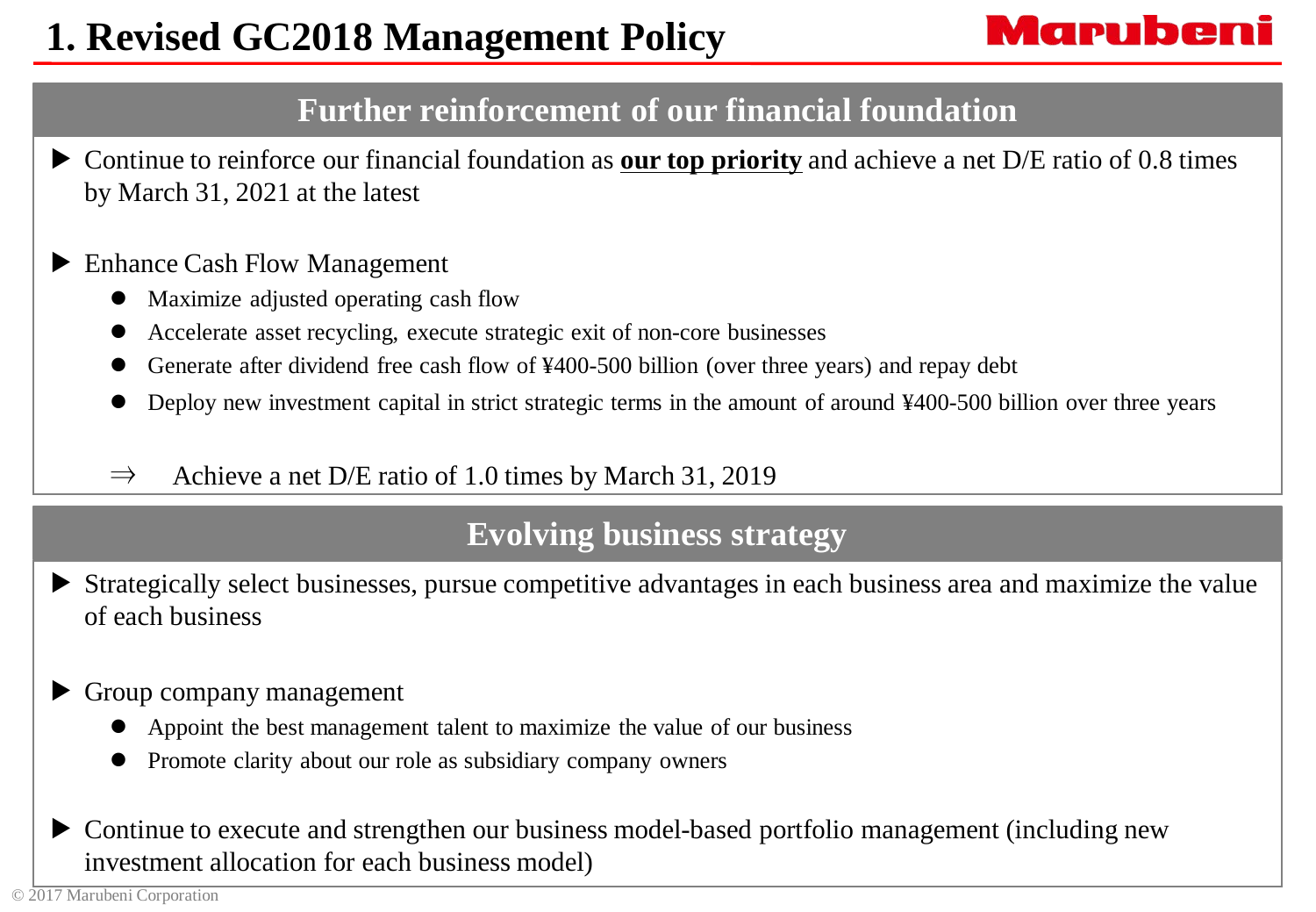### **2. Quantitative Targets (2016-2018)**

# **Marubeni**

|                                                     | <b>GC2018</b>                                                                                                                                                                                                                               | <b>Revised GC2018</b>                                                                                                                                                                     |
|-----------------------------------------------------|---------------------------------------------------------------------------------------------------------------------------------------------------------------------------------------------------------------------------------------------|-------------------------------------------------------------------------------------------------------------------------------------------------------------------------------------------|
| <b>Consolidated</b><br><b>Net Profit</b>            | 2018 (FYE 3/2019) ¥250.0 billion<br>(Non-natural resources<br>$\text{\textdegree}230.0$ billion or more)                                                                                                                                    | 2018 (FYE 3/2019) ¥200.0 billion<br>(Non-natural resources)<br>$\text{\textsterling}180.0$ billion or more)                                                                               |
| <b>Free Cash Flow</b><br>(after dividends)          | Cumulative total for 2016-2018<br>(FYE 3/2017-FYE 3/2019)<br>Positive free cash flow<br>(Approximately a net D/E ratio of 1.3 times as of<br>March 31, 2019)                                                                                | Cumulative total for 2016-2018<br>(FYE 3/2017-FYE 3/2019)<br>Free cash flow (after dividends) of ¥400-500 billion<br>(Approximately a net D/E ratio of 1.0 times as of<br>March 31, 2019) |
| <b>ROE</b>                                          | 10% or more                                                                                                                                                                                                                                 | 10% or more                                                                                                                                                                               |
| <b>New Investments</b>                              | 2016-2018 (FYE 3/2017-FYE 3/2019)<br>¥1 trillion<br>(Breakdown)<br><b>Distribution Businesses</b><br>30%<br><b>Finance Businesses</b><br>20%<br><b>Stable Earnings-Type Businesses</b><br>40%<br><b>Natural Resource Investments</b><br>10% | 2016-2018 (FYE 3/2017-FYE 3/2019)<br>¥400-500 billion<br>Strictly evaluate new investments in strong<br>strategic terms mainly in non-natural resources                                   |
| <b>Consolidated Dividend</b><br><b>Payout Ratio</b> | 25% or more of consolidated net profit                                                                                                                                                                                                      | 25% or more of consolidated net profit                                                                                                                                                    |